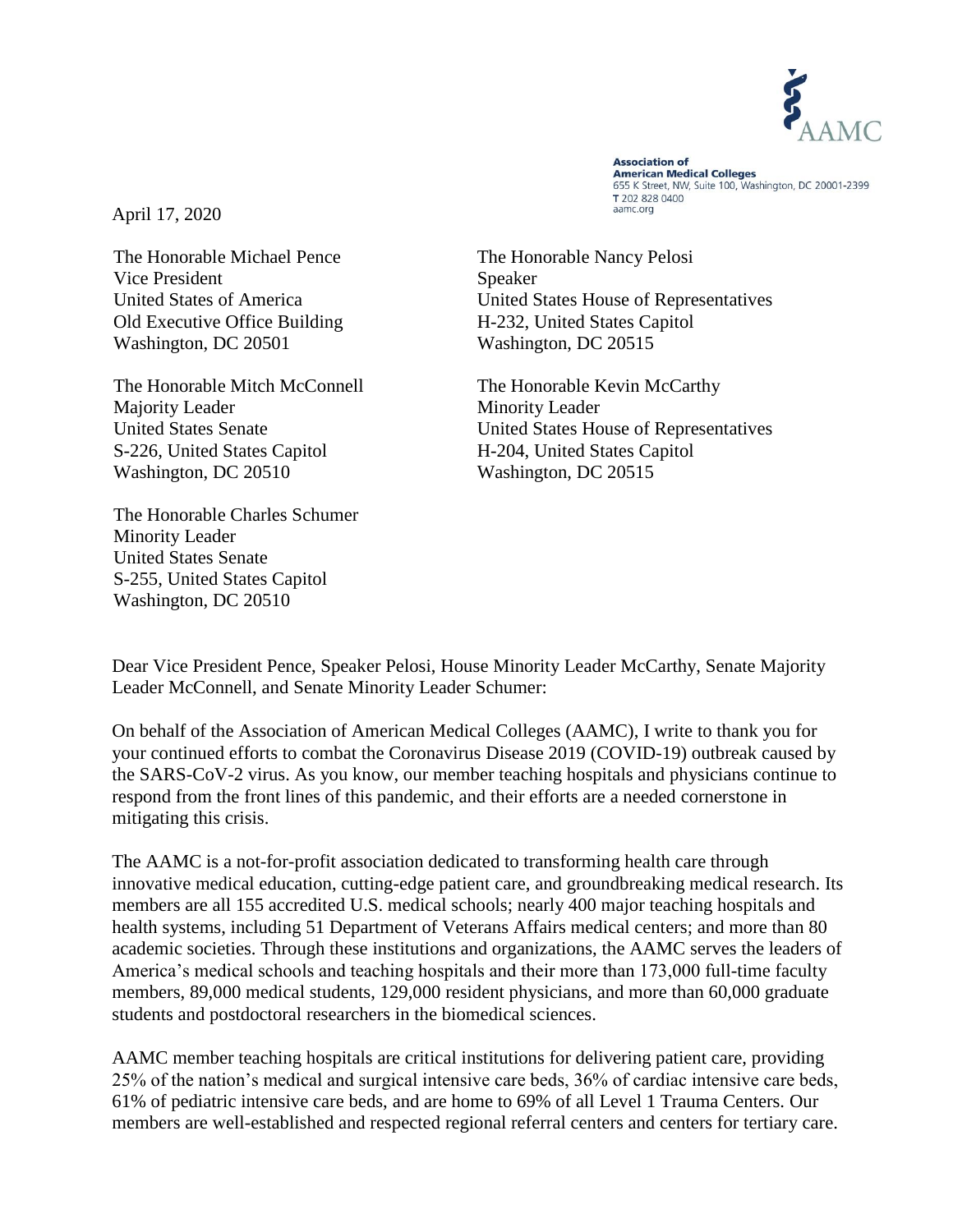They have years of experience in mobilizing resources during times of crisis, and often lead regional responses in collaboration with their state and local departments of health, regional emergency management systems, and all other major players in emergency response. States and localities look to our members for launching initial responses and to aid the development of regional response networks.

Major teaching hospitals, medical schools, and teaching physicians have mobilized on all fronts to contain and mitigate COVID-19. Our members continue to provide the world's most advanced and expert patient care informed by the latest innovations in fundamental and clinical research. Our emergency rooms are open to anyone in need, with experts in medical specialties available 24/7. As we have heard from our members and seen on national news reports, COVID-19 patients tend to be sicker and require prolonged hospitalizations, including being placed on ventilators in intensive care units (ICUs). Teaching hospitals will treat most of these complex patients and, for many, the cost of care will greatly exceed the reimbursement hospitals receive.

Major teaching hospitals consistently maintain a heightened level of preparedness to engage rapidly in response to any event at any time. This unique proficiency helped to lead the nation's response to past public health emergencies and disease outbreaks such as measles, Ebola, and H1N1, and now is a key asset in combatting COVID-19. And even amid this crisis, teaching hospitals currently battling a surge in infections and managing the needs of their communities are sharing their knowledge with others.

In addition to patient care, AAMC member institutions are major centers of cutting-edge medical research, with scientists and clinicians at medical schools and teaching hospitals conducting over 50% of extramural research funded by the National Institutes of Health (NIH). Many of our member institutions have developed much-needed tests for COVID-19, a fluid and rapidly changing area as they bring new equipment online, try to source materials, and stand up reporting procedures in battlefield-like conditions. They are also at the forefront of research efforts to identify and advance clinical care protocols, viable therapeutics and innovative vaccines to blunt the pandemic's impact.

The AAMC appreciates the rapid passage and enactment of three COVID-19 supplemental spending bills, including the most recently passed "Coronavirus Aid, Relief, and Economic Security Act" (CARES Act, P.L. 116-136). Among other important provisions, we are grateful the CARES Act took a crucial step toward ensuring that health care providers get essential support through the establishment of the new Provider Relief Fund. Passage of these bills has been critical in supporting the nation's response to COVID-19 to date.

At the same time, AAMC members on the front lines are continuing to see and experience firsthand the challenges that patients, the health care system, and the nation continue to face. As we enter a new phase in the pandemic, the AAMC urges additional legislation and regulatory relief to equip major teaching hospitals and medical schools across the country, along with other providers, researchers and public health professionals, with the resources and authorities they need to sustain a vigorous response in the near term and to lay the necessary groundwork to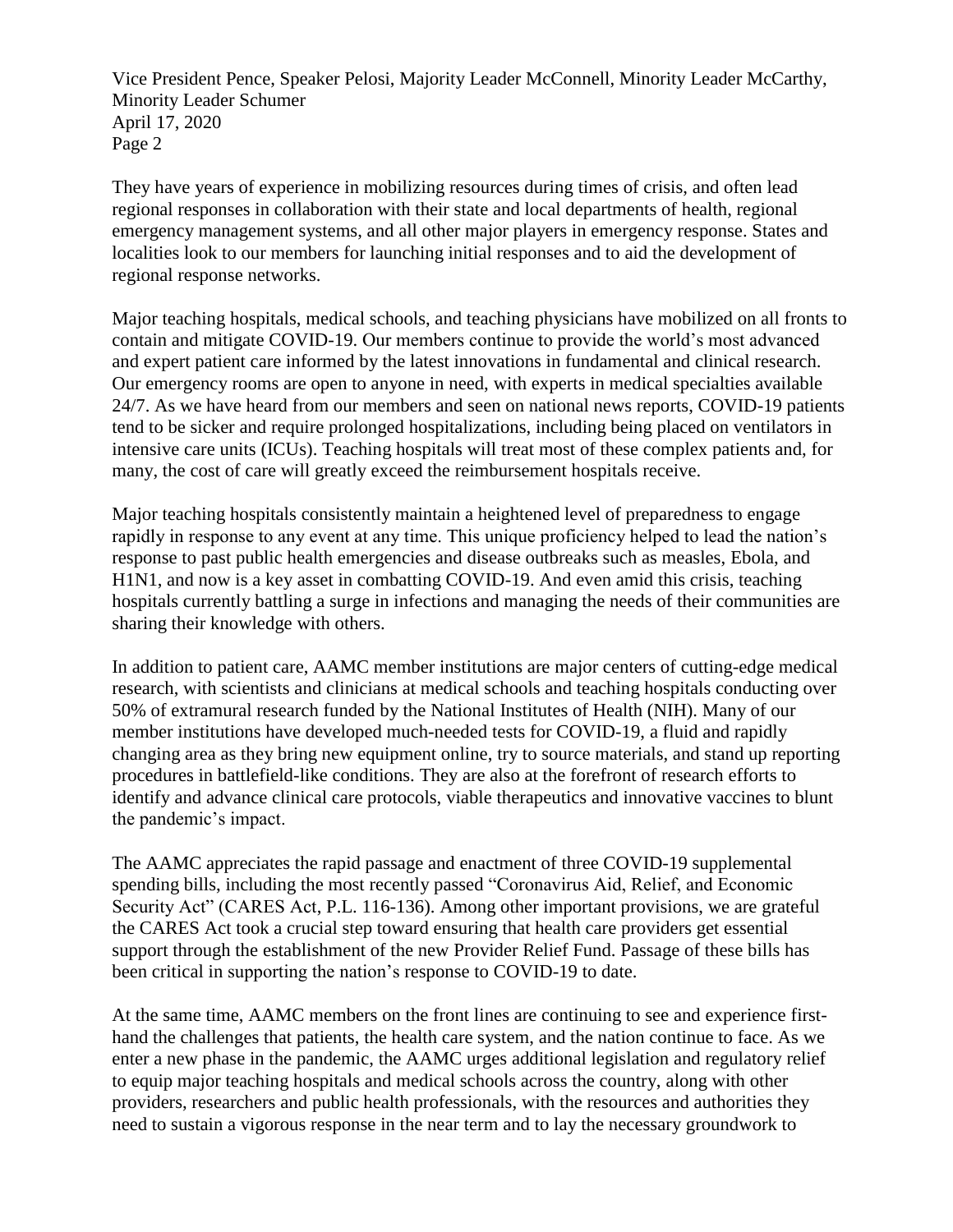prevent or respond to the pandemic's recurrence. As we indicated in the letter the AAMC [sent on](https://www.aamc.org/system/files/2020-04/ocomm-ogr-AAMC%20Letter%20to%20Congress%20on%20INTERIM%20Novel%20Coronavirus%20Response_4-9-2020_FINAL.pdf)  [April 9,](https://www.aamc.org/system/files/2020-04/ocomm-ogr-AAMC%20Letter%20to%20Congress%20on%20INTERIM%20Novel%20Coronavirus%20Response_4-9-2020_FINAL.pdf) we hope Congress takes immediate action on providing additional resources for the Provider Relief Fund and support for the nation's research enterprise, as part of the interim funding package currently under consideration. As you consider additional comprehensive legislation to support the nation's response and recovery efforts, below we provide further recommendations spanning the multiple mission areas of academic medicine: patient care, medical research, testing and public health, and education.

Our recommendations to address COVID-19's impacts include:

# Patient Care

- Ensure hospitals and faculty physicians have financial resources to continue providing quality care to COVID-19 and all patients
- Establish a provider loan program
- Temporarily increase the Medicare indirect medical education (IME) payment add-on adjustment
- Clarify CMS policy to ensure that hospitals that temporarily increase inpatient beds do not impact Intern and Resident to Bed (IRB) ratio calculations which would unfairly reduce teaching hospital payments
- Eliminate scheduled Medicaid Disproportionate Share Hospital (DSH) cuts and provide a Medicaid DSH add-on during the COVID-19 emergency
- Provide an additional increase in the Medicaid Federal Medical Assistance Percentage (FMAP)
- Ensure health care coverage for vulnerable populations by using federal levers to expand health care coverage access and prevent the finalization of the Medicaid Fiscal Accountability Regulation (MFAR)
- Expand the physician workforce to meet this and future health care challenges
- Provide a temporary national license for physicians and other health care workers to allow them to practice across state lines for the duration of the public health emergency
- Provide hazard pay for health care workers
- Provide a technical fix for the accelerated loan program including a more lenient repayment timeline and a more reasonable interest rate
- Protect providers responding to the COVID-19 crisis by expanding "Good Samaritan" protections
- Avoid implementing potentially harmful policies in this time of crisis, such as requiring standards that could inadvertently encourage the rapid depletion of already scarce personal protective equipment (PPE) resources

Medical Research

- Provide emergency supplemental funding to mitigate COVID-19-related disruptions to federally funded research
- Allow period of disbursement extensions for RF1, UF1, and other multi-year grants to ensure awardees do not lose current funding or that their grant deadlines expire while labs are closed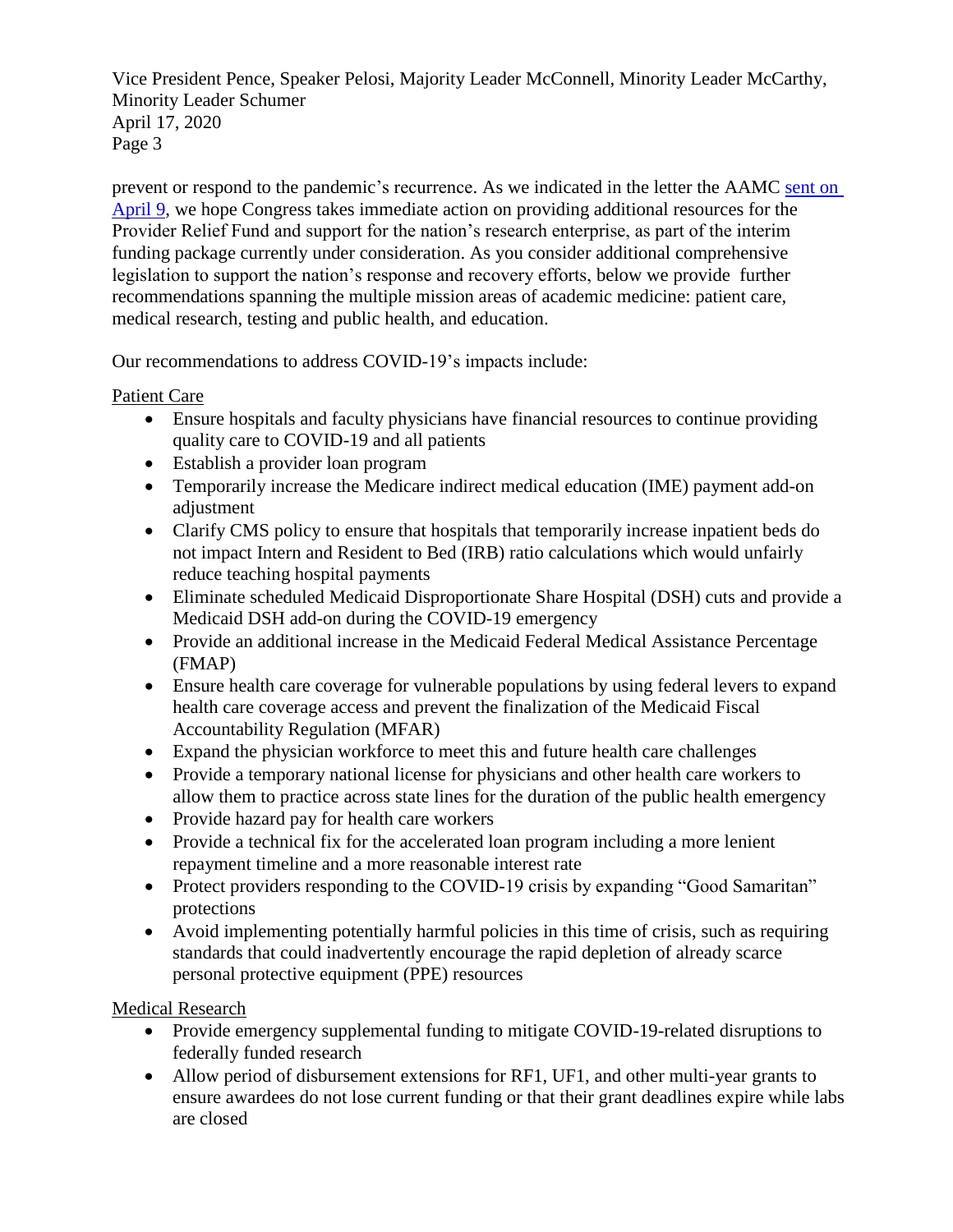Testing and Public Health

- Invest in public health infrastructure
- Support the academic medicine community's efforts to maximize testing capacity
- Enhance national COVID-19 data collection to better address health disparities

Medical and Graduate Education

- Maintain the US health and research workforce by extending visas, streamlining approval of new visas and changes of status, providing flexibility to sponsors in deploying visa holders where they are needed, expanding Conrad 30, and maintaining work authorization for Deferred Action for Childhood Arrivals (DACA) recipients
- Invest in health professions students and provide tax relief to students, medical schools, and hospitals

Additional details on these recommendations follow.

# **Patient Care**

 $\overline{a}$ 

## **Ensure hospitals and faculty physicians have resources to continue providing quality care to COVID-19 and all patients**

We are grateful for the resources Congress invested through the CARES Act in the new Provider Relief Fund, which will begin to address the enormous challenges and tremendous financial stress the COVID-19 pandemic has placed on the health care system. The unprecedented scope and exponential growth of this pandemic, however, already demonstrates that the Provider Relief Fund's current allocation will be insufficient to adequately support the current and future needs of hospitals and physicians, not to mention all other engaged providers.

AAMC member teaching hospitals and faculty physicians have risen to the call to continue to provide exceptional patient care in harrowing conditions. Our data analysis of fiscal year (FY) 2018 data shows that teaching hospitals, while roughly one-third of all Medicare Inpatient Prospective Payment System (IPPS) hospitals, treat 61% of all cases requiring long-term ventilatory support and/or peripheral extracorporeal membrane oxygenation (ECMO) (Medicare Severity-Diagnosis Related Group [MS-DRG] 207). Moreover, these hospitals treat 59% of all patients requiring short-term ventilator support  $(MS-DRG 208)^1$  Given this experience, teaching hospitals are likely to be the site of care for the most complex and challenging COVID-19 patients, which we are already seeing and hearing from media reports and our members. In addition, our teaching hospitals are noting that the length of stay for COVID-19 patients is significantly longer than for other patients, including longer ICU stays.

While we appreciate the increase in the MS-DRG relative weights included in the CARES Act, we are concerned that it will not cover the unique costs associated with treating COVID-19 patients. Additionally, care for patients suspected of COVID-19 who ultimately test negative is just as complex and intense. It's important that these cases receive the payment increase as well.

<sup>&</sup>lt;sup>1</sup> AAMC Analysis of Medicare hospital inpatient claims from the FY2018 Medicare Provider Analysis and Review (MedPAR) database.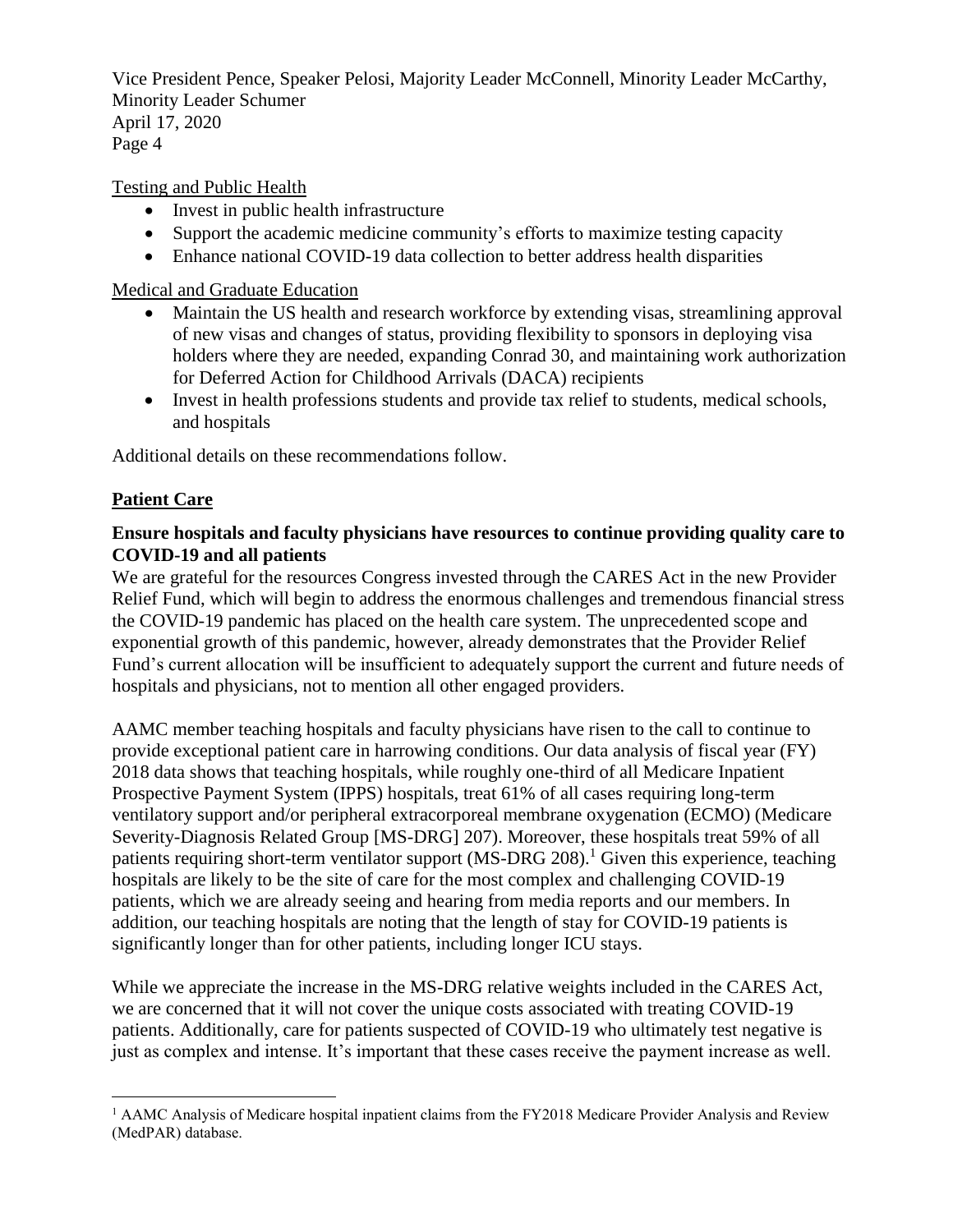Academic medical centers and physician faculty practices are strained for supplies as they continue to deploy personnel and resources in the face of this crisis – all while cancelling nonessential "elective" surgeries, procedures, and routine appointments, and redeploying staff to perform other duties as needed. At many institutions, these scheduled, non-urgent services make up a substantial proportion of daily operations. Our members report that hospital occupancy rates have dropped by as much as 30%, and in some cases even more, as they prepare for surges in COVID-19 cases. As a result, their costs are mounting as they respond to the pandemic, but reimbursement is down markedly. It is estimated that some teaching hospitals and health systems are losing between \$2 million and \$8 million per day. As our member hospitals already operate at capacity during normal situations, it will be impossible for them to recover this lost revenue once the crisis has subsided.

Faculty physician practices are also taking steep financial hits as focus has shifted to crisis response. These practices, which are affiliated with teaching hospitals and health systems, have contributed to the broader system preparation for surge capacity, including redeployment of staff and resources to the COVID-19 front line. The pandemic is causing further significant disruption to these types of physician practices due to the cancellation of elective procedures and other nonurgent patient care visits and the fact that most payers, including Medicare, pay physicians based on the number of in-person visits and procedures they provide. While some services (e.g., evaluation and management services) can be provided by telehealth, procedure-based services cannot, yet physician practices still must maintain the payment of their expenses, including costs associated with facilities, payroll, malpractice liability, and others. Because faculty practices, on average, employ 989 physicians in addition to other staff, most will not qualify for the small business relief established in the CARES Act, and it will be impossible for these practices to make up for their lost revenue.

The CARES Act explicitly establishes the Provider Relief Fund to assist providers in recovering revenue losses and other expenses attributable to their COVID-19 efforts, and both teaching hospitals and faculty physician practices are expected to lose significant revenue during the pandemic that most likely cannot be recovered. Providers that are already operating at or near negative margins will be unable to fill the revenue gap that is exacerbated as a result of preparing to and responding to this crisis and will also struggle to continue normal or heightened operations.

Given the overwhelming demand for support from the Provider Relief Fund – both within and beyond academic medicine alone – we believe that the immense scope and magnitude of this emergency warrants substantial additional investment in the Provider Relief Fund to adequately support the current and future needs of all health care providers, including teaching hospitals and physicians. We urge you to increase resources in the Provider Relief Fund to ensure appropriate support for the academic medical centers that are fundamental to the nation's response, in addition to other providers in need. Additionally, as HHS continues distribution of the Provider Relief Fund, we strongly support direct and efficient payments to the frontline providers who are currently treating patients and those that have enhanced capabilities, experience, and have taken steps to mount a response to COVID-19.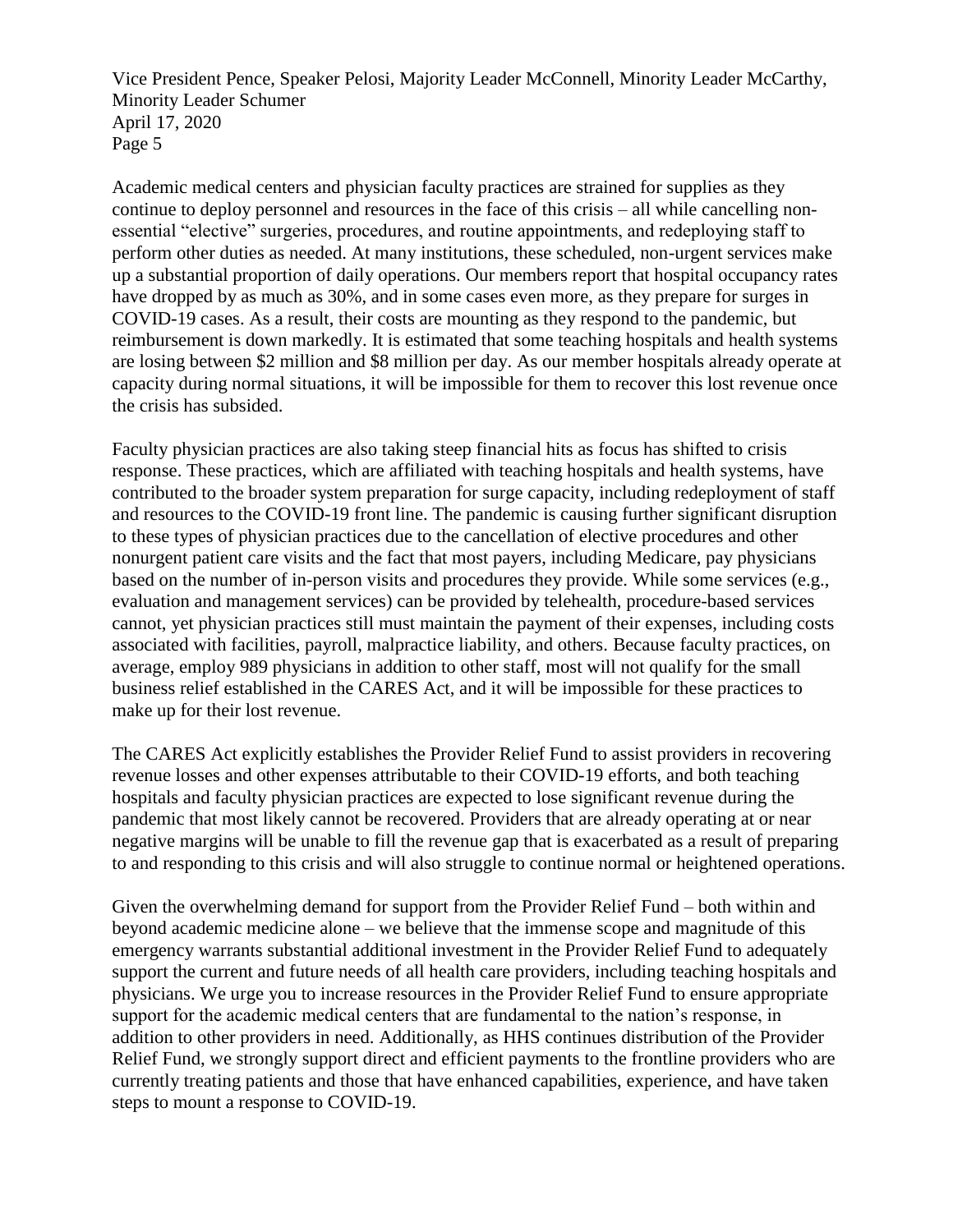#### **Establish a provider loan program**

While we greatly appreciate the Provider Relief Fund and strongly support increasing its size, teaching hospitals and faculty practice plans remain concerned about their ability to access adequate resources and capital. Even with allocations from the Provider Relief Fund, it is likely that providers will not be made whole. Another challenge facing many teaching hospitals and faculty practice plans is that they will not qualify for the Small Business Administration loan programs included in the CARES Act. Congress also created the Main Street Lending Program for businesses between 500-10,000 employees. This program includes lower interest rates but does not offer the same benefits afforded to smaller physician practices. Specifically, it does not provide the same opportunity for loan forgiveness as the small business loan program. For this reason, the AAMC supports the creation of a targeted provider loan program that would offer health care providers access to low-interest loans. These loans could be an additional mechanism to help providers offset revenue shortfalls and support additional expenses.

# **Temporarily increase Medicare indirect medical education** (**IME) payment add-on adjustment**

Major teaching hospitals are the point of care for the most complex and challenging patients with the greatest care needs, and that is particularly true at a time like this when communities and the nation are relying on teaching hospitals for widespread diagnosis and treatment of COVID-19 patients. Medicare IME payments were created in large part to address the additional costs teaching hospitals incur for being these front-line providers for specialized care in normal times and unique care and surge capacity in times of national emergency. As facilities that are experienced in administering research protocols, major teaching hospitals are adept at deploying care innovations and managing cases that are not well understood. The novel nature of COVID-19 dictates that communities will rely on major teaching hospitals to be on the front lines of the pandemic, above and beyond what current payments support, and they will still be tasked with caring for the most complex cases. A temporary increase in Medicare IME payments is essential to provide critical support for these front-line providers.

# **Clarify Centers for Medicare and Medicaid Services (CMS) policy to ensure that hospitals that temporarily increase inpatient beds do not impact Intern and Resident to Bed (IRB) ratio calculations which would unfairly reduce teaching hospital payments**

The AAMC is concerned that as teaching hospitals respond to patient surges by adding temporary inpatient beds and utilizing non-traditional patient care areas, they stand to inadvertently and negatively affect their IRB ratio used to calculate the IME adjustment. Since the IRB is the calculation of the ratio of the number of beds in a hospital and the number of residents/interns training in the hospital, a significant increase in the number of beds stands to significantly lower the IRB ratio, thus reducing the overall IME payment. As these beds are not permanent, and will no longer exist after the emergency subsides, the AAMC believes that, at a minimum, hospitals should be held harmless from facing inappropriate and unfair IME reductions as a result of their rapid response to the COVID-19 pandemic.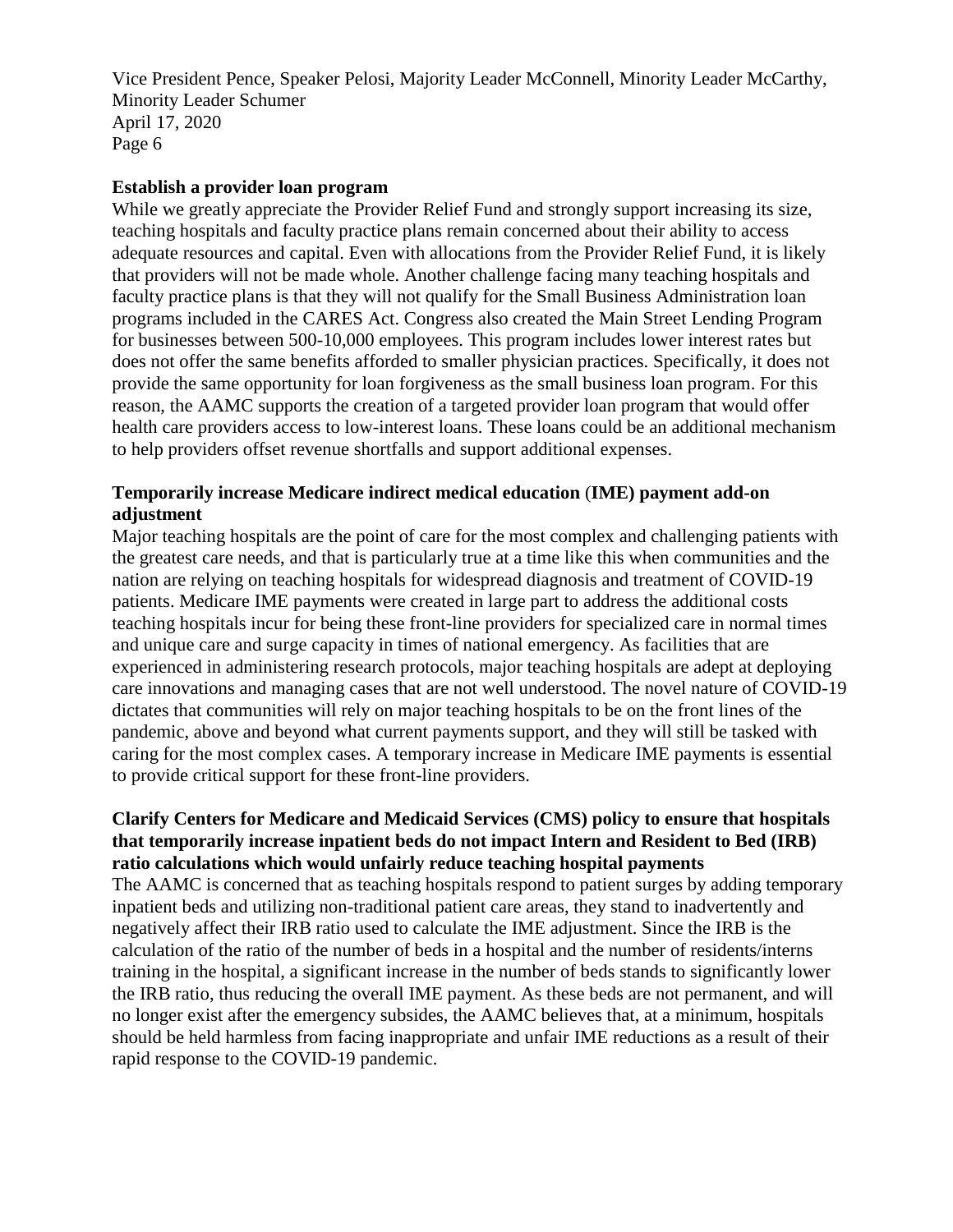We ask that CMS confirm – through interim regulatory guidance or an 1135 waiver – that the addition of temporary hospital beds to respond to COVID-19 will not negatively impact a teaching hospital's IME payments. Or alternatively, that Congress specify this in statute.

## **Eliminate scheduled Medicaid Disproportionate Share Hospital (DSH) cuts and provide a Medicaid DSH add-on during the COVID-19 emergency**

Hospitals are facing substantial cuts through scheduled reductions to Medicaid DSH payments. Though the CARES Act eliminated a portion of the scheduled DSH cuts and delayed others until Dec. 1, 2020, the financial ramifications of treating COVID-19 patients will continue to be felt far beyond that deadline. The AAMC believes that DSH cuts should not only be eliminated, but that Congress should also consider a 2.5% add-on to DSH payments for the period of the COVID-19 emergency. A DSH add-on stands to provide a needed funding boost to teaching hospitals caring for the most vulnerable Medicaid patients, as well as dual eligible beneficiaries under Medicare and Medicaid.

## **Provide an additional increase in the Federal Medical Assistance Percentage (FMAP)**

The second supplemental legislation, the Families First Coronavirus Response Act (P.L. 116- 127), provided an additional FMAP increase of 6.2 percentage points – a needed increase to ensure states are able to maintain their Medicaid programs. Building upon the FMAP increase and requiring that states spend the FMAP increase on patient care and provider reimbursement is a critical tool in ensuring that safety-net providers have the necessary resources to care for Medicaid patients, and we encourage Congress to provide a further increased FMAP beyond the 6.2 percentage points authorized in P.L. 116-127.

#### **Ensure health care coverage for vulnerable populations by using federal levers to expand health care coverage access and prevent the finalization of the Medicaid Fiscal Accountability Regulation (MFAR)**

To deliver timely and equitable care to all patients who contract COVID-19 and to reduce the public's exposure, it will be essential to ensure that the costs associated with coronavirus care do not deter any patients from seeking care in a timely manner. As safety-net providers, AAMC member institutions care for a disproportionate number of vulnerable patients, including the uninsured and the under-insured. Rather than re-allocating the Provider Relief Fund, we urge the administration to use tools already at its disposal to ensure that every single individual has access to affordable and comprehensive coverage - such as immediately opening up a special enrollment period for the Affordable Care Act's marketplaces and subsidizing Consolidated Omnibus Budget Reconciliation Act (COBRA) coverage for people who have lost their job as part of the COVID-19 crisis, as the government has done in the past. For example, the federal government has partially subsidized COBRA benefits for some workers during times of economic uncertainty through the use of "Health Coverage Tax Credits." Congress could once again utilize the tax credits to lessen the burden of purchasing COBRA.

Additionally, the proposed MFAR would cause uncertainty in the Medicaid program and potentially reduce the number of Medicaid enrollees, resulting in more uninsured patients and higher uncompensated care costs. The Medicaid program is a critical lifeline during public health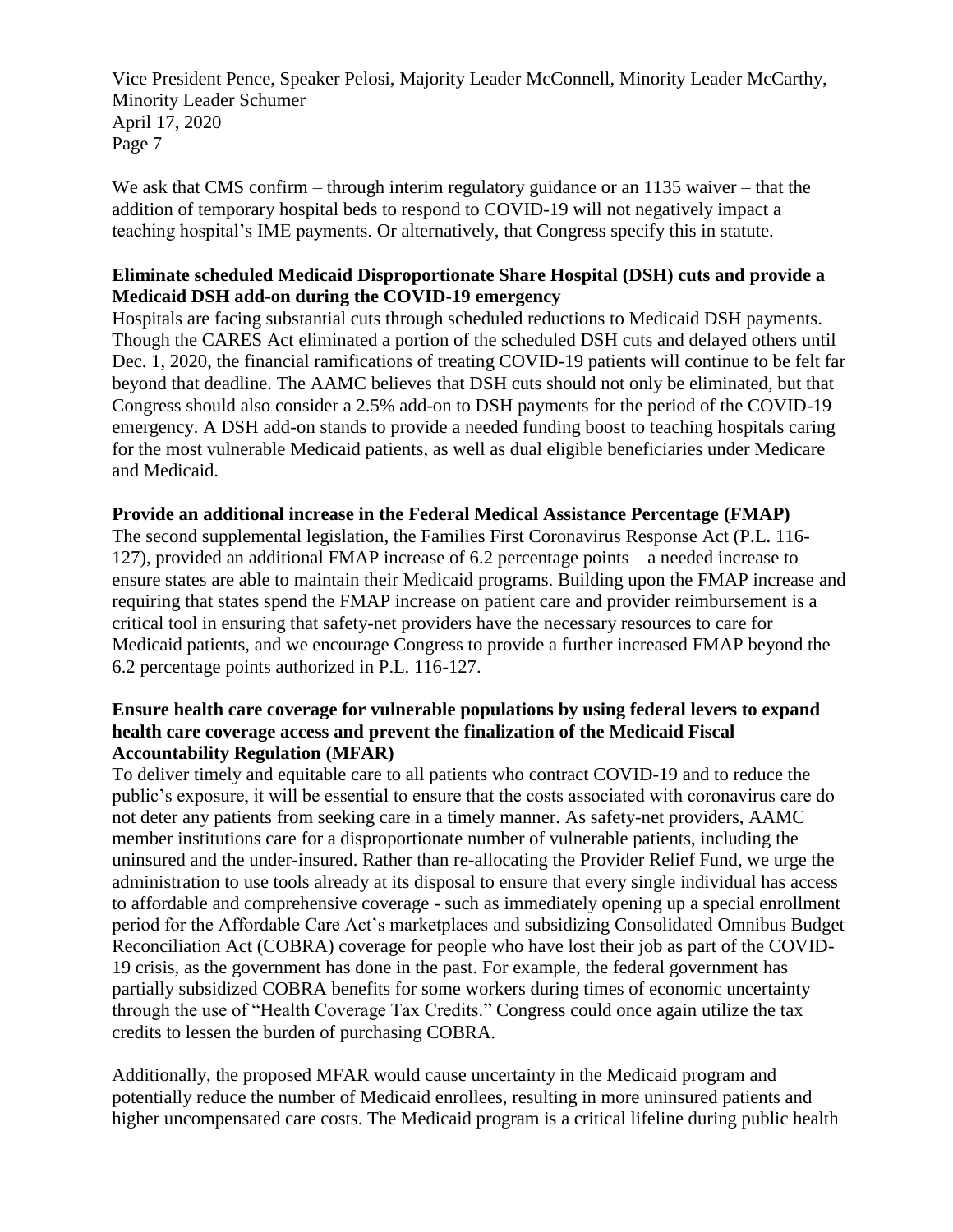crises, ensuring that the most vulnerable Americans can access the care that they need. At this time, we should be focused on strengthening the health care safety-net, not dismantling it. Therefore, we ask that MFAR be withdrawn from further consideration.

#### **Expand the physician workforce to meet this and future health care challenges**

As we look to the future, now is the time to address the physician shortage and ease outdated restrictions on Medicare support for physician training. In 1997, Congress effectively froze Medicare graduate medical education (GME) funding until physician needs in the U.S. could be re-evaluated. The U.S. is expected to experience a shortage of between 46,900 and 121,900 physicians by 2032 in both primary and specialty care. We believe that the increasing physician shortage over the last two decades has demonstrated that we need to increase the number of physicians. This shortage is being felt acutely as we mobilize on the front lines to combat COVID-19. In fact, data have shown that the U.S. has fewer practicing physicians per 1,000 people than nearly all comparable countries.<sup>2</sup> It is clear that an investment is needed now in order to ensure an appropriate physician workforce that is able to accommodate a growing and aging population, as well as mitigate future crises.

The Resident Physician Shortage Reduction Act (H.R. 1763/S. 348) would take a step toward addressing the physician shortage by gradually and responsibly increasing Medicare's cap on GME by 15,000 slots over five years. We estimate that this will produce an estimated 3,750 new physicians annually when fully implemented. The additional primary care and specialist physicians trained by lifting the cap on Medicare-supported GME will allow the U.S. to more robustly respond to the needs of patients across the country both in the near term and into the future.

**Provide a temporary national license for physicians and other health care workers to allow them to practice across state lines for the duration of the public health emergency** Congress and the administration have taken substantial steps to ease regulatory burdens around telehealth practice and payment, but one large barrier remains to fully realizing the capabilities of telehealth – interstate licensure. Additionally, physicians and other providers from across the country have mobilized to help serve communities currently under siege by COVID-19. Numerous physicians have temporarily relocated to another area experiencing heavy COVID-19 cases to lend a hand to the already taxed physician workforce of that location. However, many physicians are unable to heed this call for assistance because they are not licensed in the state where they are needed. Many governors have taken emergency steps to improve access across state lines, but each state has taken different approaches, creating a maze for health care providers to understand the local requirements.

Traditionally an area of regulation left to the states, physicians are unable to treat patients across state lines unless they are licensed in the patient's state or their state has a contract with the other state. The AAMC urges Congress to legislate a temporary uniform licensing standard for all

 $\overline{a}$ 

<sup>2</sup> Kaiser Family Foundation: [https://www.healthsystemtracker.org/chart-collection/how-prepared-is-the-us-to](https://www.healthsystemtracker.org/chart-collection/how-prepared-is-the-us-to-respond-to-covid-19-relative-to-other-countries/)[respond-to-covid-19-relative-to-other-countries/](https://www.healthsystemtracker.org/chart-collection/how-prepared-is-the-us-to-respond-to-covid-19-relative-to-other-countries/)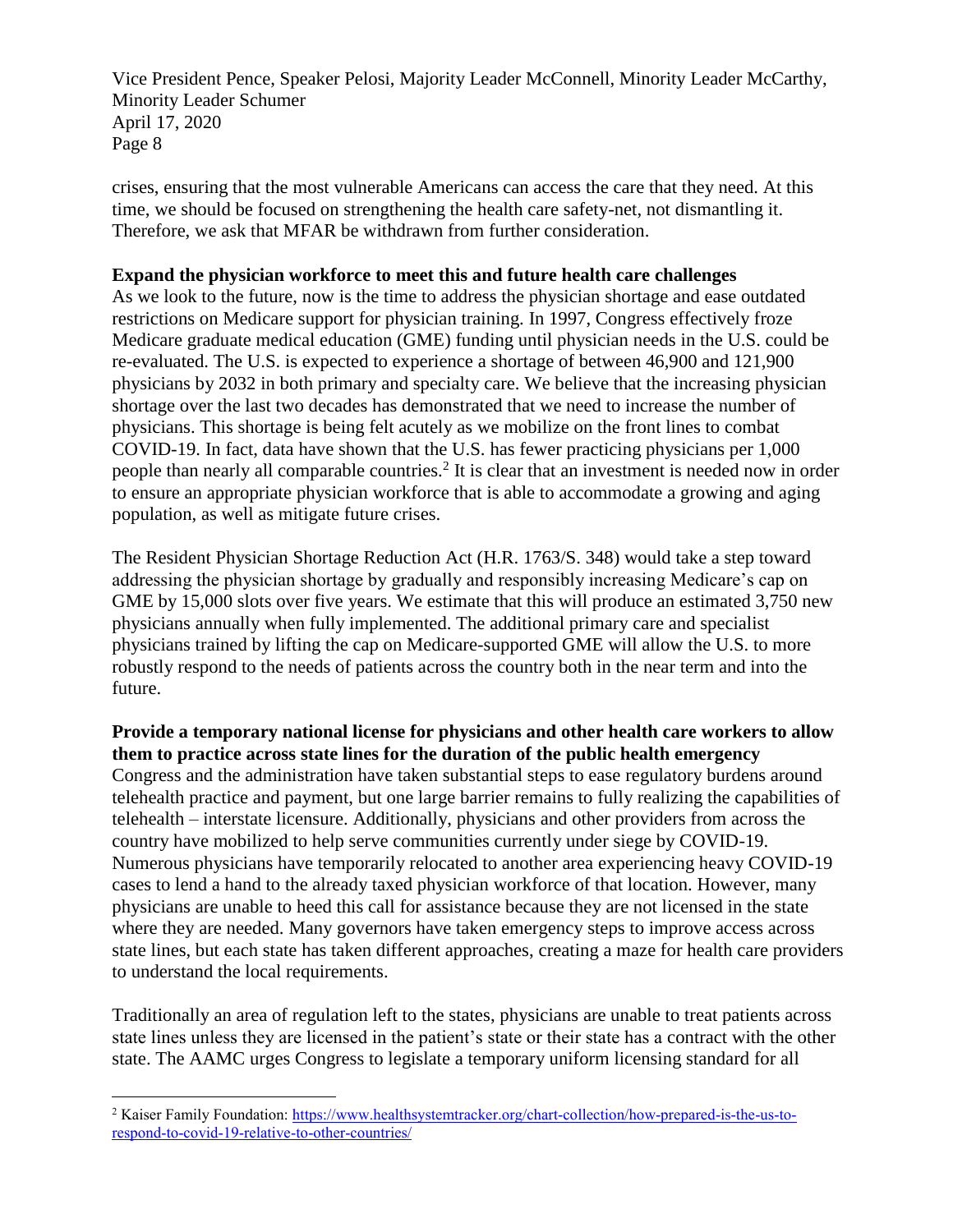practitioners or professionals in good standing (treating both physical and mental health conditions) in all states for telehealth and in-person visits for the duration of the national emergency as well as a taper period as conditions normalize.

Teaching hospitals and physicians have increased their telemedicine capabilities at an astonishing rate – with some accelerating their telehealth implementation timelines by many years in a matter of weeks. Telemedicine has proven an invaluable resource for teaching hospitals and faculty physicians throughout the crisis, allowing them to continue to see patients without risking infection spread by coming into contact with them, and by also allowing them to screen patients before they present at a hospital for COVID-19 testing. Congress and the administration should build upon these efforts and work with providers to encourage or incentivize Employee Retirement Income Security Act (ERISA) group health plans to provide coverage for the same telehealth and phone services covered by Medicare during the COVID-19 pandemic.

## **Provide hazard pay for health care workers**

The AAMC supports and encourages Congressional consideration of providing hazard pay through the Department of Labor for workers whose jobs are critical in keeping essential health care operations, businesses, and services in place throughout the public health emergency. We urge you to include doctors, resident physicians, nurses, other health professionals, and support staff that are treating patients and assisting care givers on the front lines of this crisis. One such proposal, the COVID-19 "Heroes Fund," would provide payments to recruit, retain, and reward essential frontline providers to combat the pandemic.

#### **Provide a technical fix for the accelerated loan program including a more lenient repayment timeline and a more reasonable interest rate**

The AAMC is appreciative that Congress authorized accelerated payments under the Medicare program. However, there is a 10.25% interest rate on loans that are not paid within 12 months for hospitals and 210 days for physicians. This is a harsh penalty that is untenable for providers who are already struggling financially in the midst of the COVID-19 emergency. The AAMC asks that Congress give CMS the authority to issue multiple accelerated payments, delay repayment for two-years post-COVID-19 emergency period, and either forgive the interest or reduce the interest rate to no more than 2%. In addition, we request that Congress reduce the per-claim recoupment amount from 100% to 25%.

## **Protect providers responding to the COVID-19 crisis by expanding "Good Samaritan" protections**

As teaching hospitals, physicians, and other providers take extraordinary steps to respond to the COVID-19 crisis, it is important to recognize that some providers may be thrust into new roles outside of their traditional scope of practice with limited resources or access to necessary tests or equipment. In addition, providers are being asked to postpone elective surgeries and other care which could ultimately lead to the possibility of missed diagnoses or delayed treatment. In these uncertain times, the AAMC urges Congress to build upon the "Good Samaritan" provisions included in the CARES Act (Sec. 3215) and extend those liability protections to all providers who provide medical services during the public health emergency.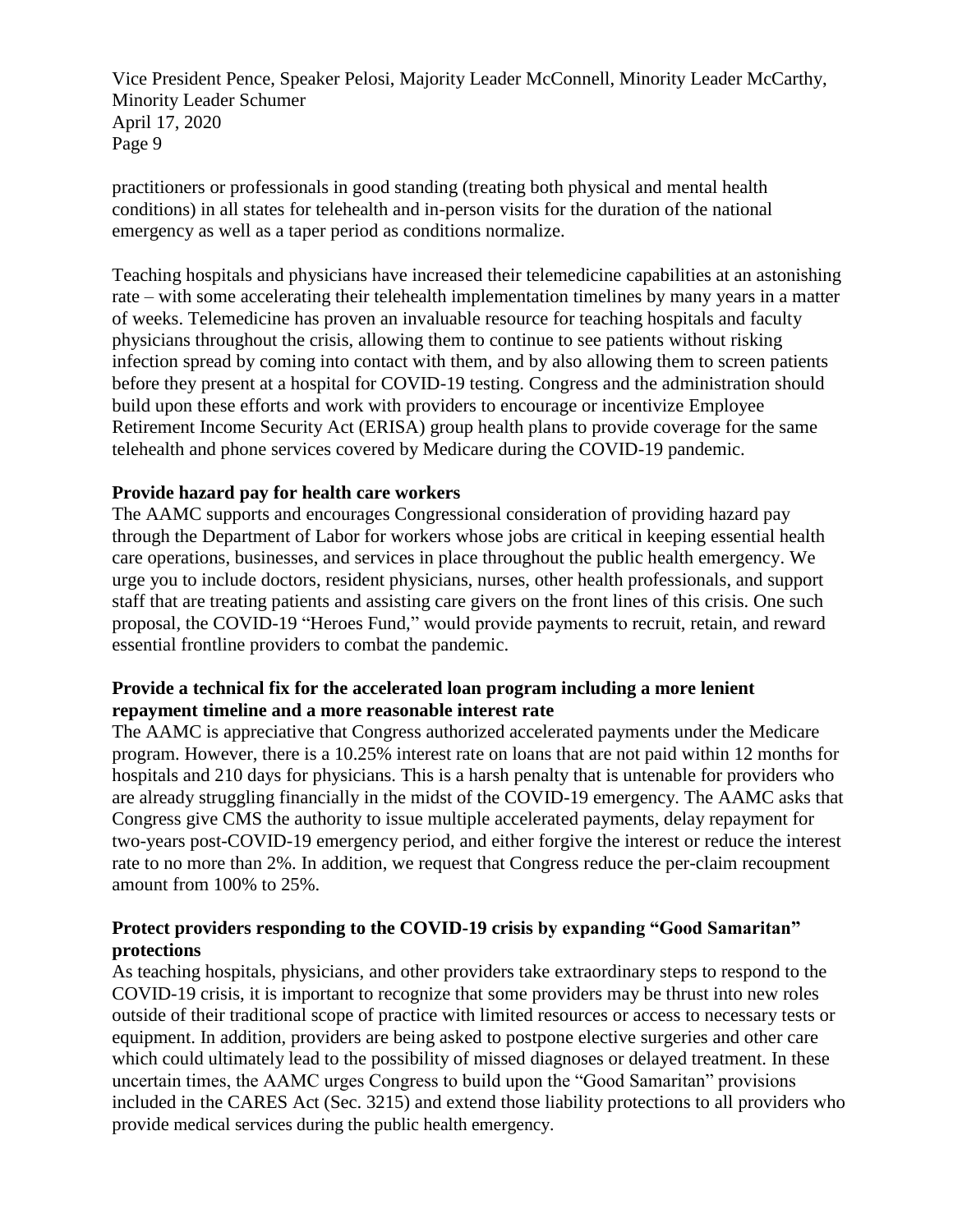## **Avoid implementing potentially harmful policies in this time of crisis, such as requiring standards that could inadvertently encourage the rapid depletion of already scarce PPE resources**

Health care worker safety is a top priority for our institutions – after all, we cannot care for patients if our personnel are also ill. However, the AAMC urges you to consider the practical implications of requiring additional federal agencies to impose strict emergency temporary standards (ETS), particularly when the Centers for Disease Control and Prevention (CDC) is continually refining and updating its guidance for health professionals as the crisis and our understanding of it evolve. There is much we do not know about COVID-19, and as the science reveals more about the virus, standards may change. Legislative proposals that would impose an unnecessary and burdensome standard on hospitals could further deplete already low supplies of PPE without corresponding evidence to demonstrate enhanced safety.

The AAMC urges you to ensure that any proposed policies to protect patients and health care workers do not unintentionally hamper the COVID-19 response or ultimately negatively impact providers and patients in the process. Thus, the AAMC urges that Congress to continue supporting CDC's efforts to update guidance on health care worker protection and avoid requiring other agencies to set an ETS that could inadvertently encourage the rapid repletion of already scarce PPE resources without improving safety.

## **Medical Research**

## **Provide emergency supplemental funding to mitigate COVID-19-related disruptions to federally funded research**

The AAMC applauds Congress's longstanding commitment to medical research supported by the NIH, including recent emergency supplemental investments in essential COVID-19-related work. In response to the emergency, institutions have suspended research activities beyond critical and/or pandemic-related research, leading the vast majority of labs and clinical research nationwide to shut down. The PPE typically used for research activities is, in many cases, being given to clinical personnel to address existing or expected shortages. Research trainees, postdoctoral candidates, faculty, and research technicians who are not able to telework and rely on their grant funding for income could face financial stress. In addition, vital resources and research-related physical infrastructure, such as animal colonies and core facilities, need to be tended to even when research programs are suspended.

While NIH has provided helpful guidance and administrative flexibilities related to grants management, institutions and the research community will incur substantial expenses to support the research workforce as operations wind down temporarily, and again when ramping projects and labs back up once the crisis subsides.

The need for support to offset these research expenses is particularly acute, given the pressures the COVID-19 pandemic is placing on the nation's clinical enterprise, as well as on potential philanthropic and private foundation support. Because academic medical centers contribute, on average, an estimated additional \$0.53 for every dollar of sponsored research support they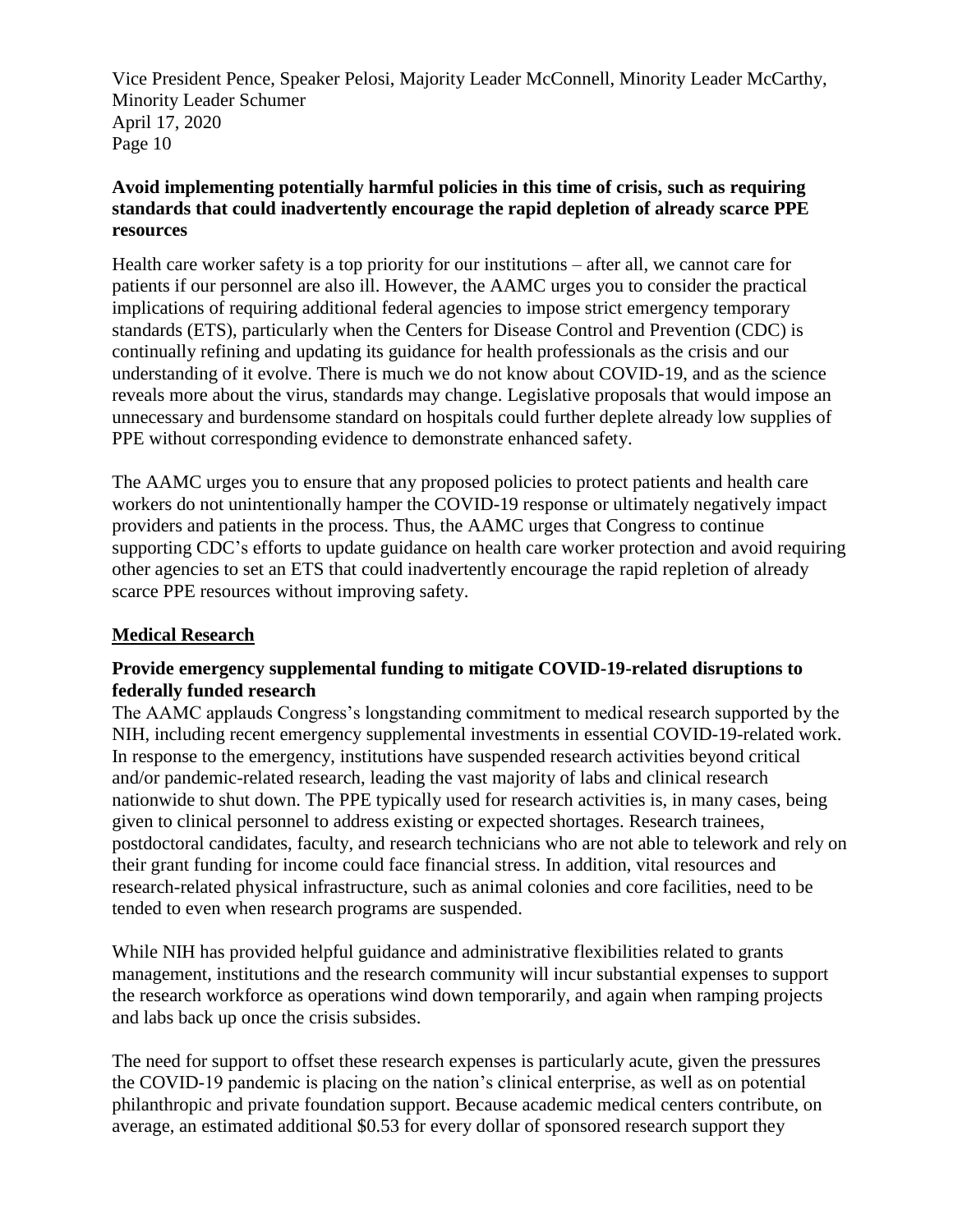receive, many institutions rely on subsidies from clinical revenues to support the additional costs associated with the research mission. As stated previously, as a result of the pandemic, major teaching hospitals, health systems, and faculty physician practices are reporting significant financial losses. It is unlikely that providers will recover these losses, which will undermine the ability of teaching hospitals to continue supporting the costly research and education missions of their academic partners in the same way, and importantly, will not allow providers to take on additional research-related costs as a result of this national emergency. Similarly, given the economic toll of the crisis, it is not clear whether philanthropic contributions and support from private foundations will continue in the same way they did pre-COVID-19.

As you know, the U.S. medical research enterprise is crucial to developing treatments, cures, diagnostics, and preventions for existing and emerging diseases, and a robust research enterprise contributes to the nation's economic vitality. However, research programs cannot start or stop with the flip of a switch. Emergency support to mitigate the disruptions resulting from COVID-19 will help the nation's research enterprise recover as quickly as possible the momentum lost during the pandemic.

The AAMC joined members of the higher education community in an [April 7 letter](https://www.aamc.org/system/files/2020-04/ocomm-ogr-AAU-AAMC-APLU-ACE%20COVID19%20Research%20Recommendations%204-7-204_0.pdf) outlining areas of need for the research community supported by all federal research and development agencies. In addition to funding for new COVID-19-related research at NIH, the Agency for Healthcare Research and Quality, and other agencies, the AAMC specifically recommends that Congress:

- Provide emergency supplemental appropriations to NIH and other research agencies to support the research workforce, help institutions suspend and resume research projects, extend time for research projects once they resume, and support career transitions for graduate students and postdoctoral fellows.
- Allow extensions of the period of disbursement for RF1, UF1, and other multi-year grants to ensure awardees do not lose current funding and that grant deadlines do not expire while labs are closed.

## **Testing and Public Health**

## **Invest in public health infrastructure**

Both to enhance resilience against the current crisis and to prevent a potential recurrence of COVID-19 and the emergence of other future pandemics, robust investment in the nation's public health infrastructure, including the CDC, is necessary. Chronic underfunding has taken its toll on the nation's preparedness framework and under-resourced state and local health departments have been forced to manage a growing list of threats without commensurate support. For example, funding for the CDC's Public Health Emergency Preparedness (PHEP) program has dropped nearly 30% over the last two decades, while the Assistant Secretary for Preparedness and Response (ASPR)'s Hospital Preparedness Program (HPP) is funded at nearly half its FY 2004 funding level. Academic medical centers take seriously their role in emergency preparations and response, and a robust and strong public health infrastructure is necessary to optimize this work. Funding patterns that infuse resources only from crisis to crisis do not support a sustainable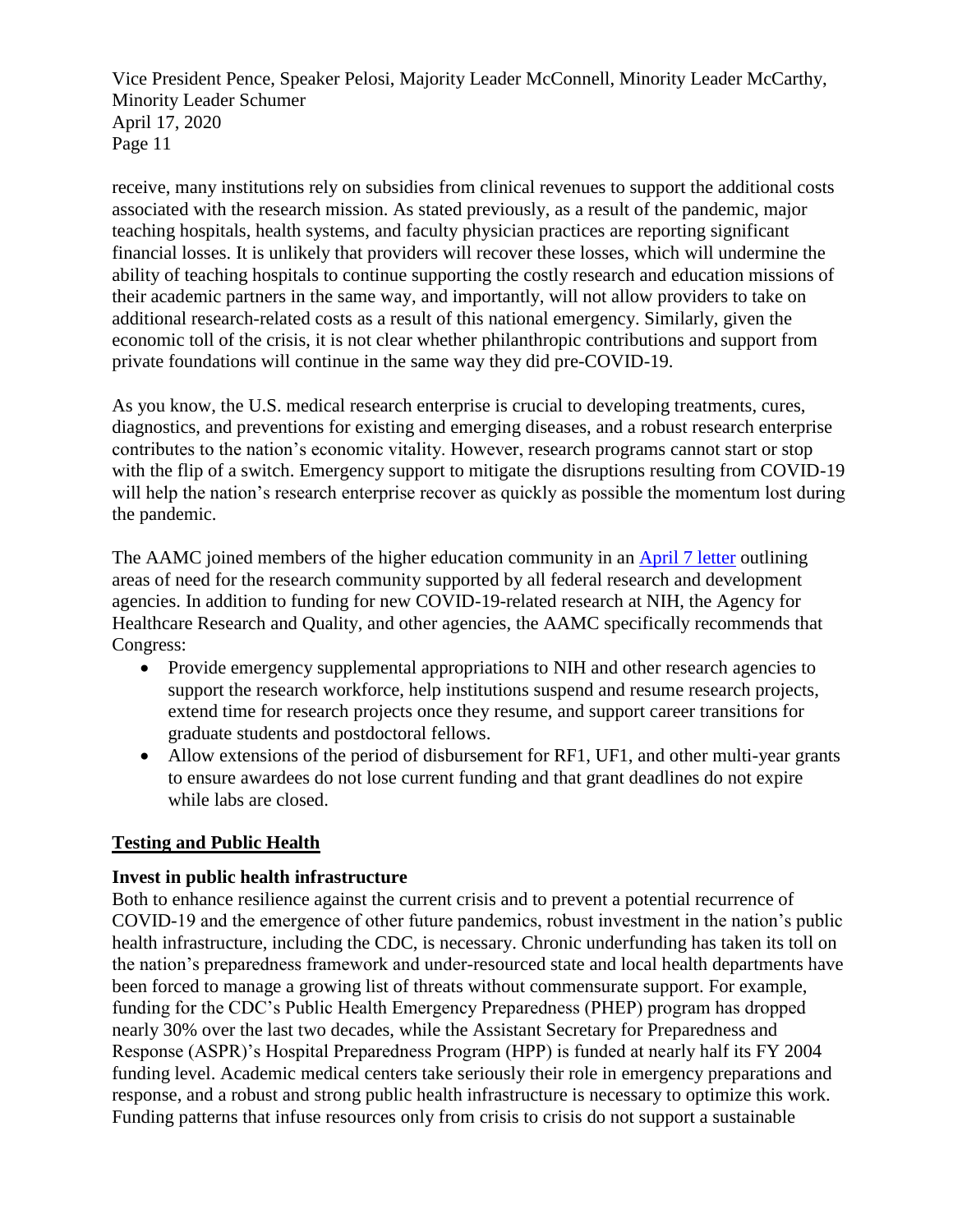preparedness strategy to keep the country safe and healthy. We need dramatically increased and sustained investments in these efforts.

#### **Support the academic medicine community's efforts to maximize testing capacity**

AAMC member teaching hospitals and medical schools have been at the front lines of the COVID-19 response, from patient care to developing and performing diagnostic tests. These institutions see the continued urgent need to substantially increase testing of both symptomatic and asymptomatic individuals to stop the spread of the virus and to inform an evidence-based timeline for returning to work. Unfortunately, many laboratories across the country continue to be severely hampered by shortages of needed reagents and supplies for testing. The federal government can help remedy some of these challenges by:

- Working quickly to deploy a web portal that would allow all laboratories to easily report reagent or other supply shortages that are slowing or preventing testing from occurring.
- Assuming a clearer role in the assessment and management of the supply chain for key testing reagents and supplies.
- Implementing a transparent communication system to inform vendors and labs about the priorities, directions, and specific needs of the community.

## **Enhance national COVID-19 data collection to better address health disparities**

As the COVID-19 pandemic unfolds, the longstanding social, economic, and health inequities are being illuminated in the U.S. and across the globe. In the U.S., local data is showing that Black Americans are more likely to get sick and die from the novel coronavirus. This is not because the virus is naturally more harmful to racial and ethnic minorities. Rather, this is the result of policies that have shifted opportunities for wealth and health to a narrow segment of society putting those with fewer economic resources and with preexisting health conditions more at risk and vulnerable to illnesses like COVID-19. To address these shortcomings and to more effectively mitigate health inequities going forward, the AAMC recommends a data collection effort that is:

- National and standardized to accurately capture race and ethnicity data, as well as information on the social and environmental conditions in which people live, work, and play.
- Patient-centered and developed in collaboration with local community members and community-based organizations who have trusted and established relationships with local residents to identify communities disproportionally at-risk and to suggest structural interventions to ensure just, equitable preparedness and response during a pandemic.
- Reflective of the neighborhoods to which COVID-19 patients are discharged, noting that county or zip code data are not specific enough for densely populated communities likely to be most impacted by infectious disease.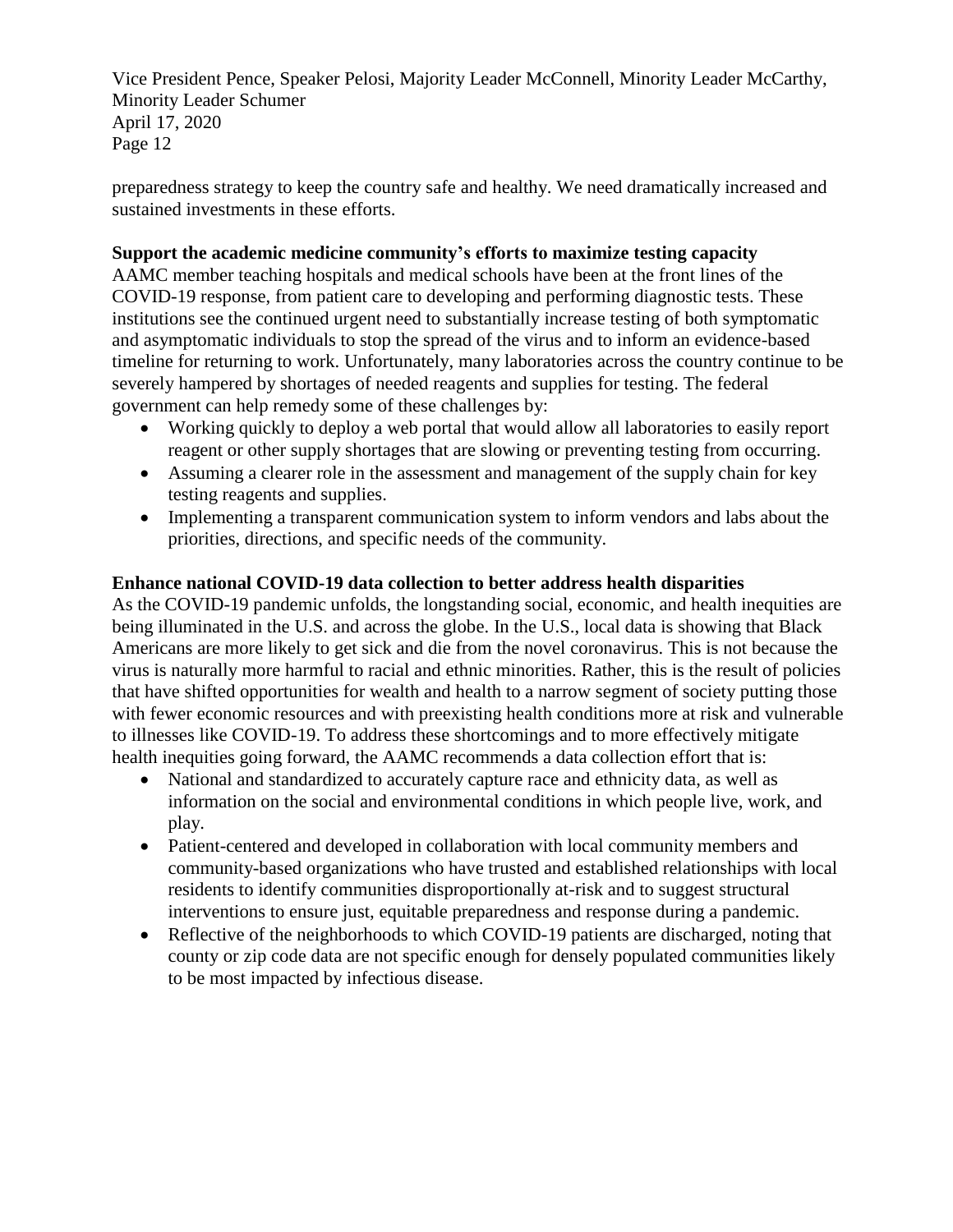# **Medical and Graduate Education**

#### **Maintain the US health and research workforce by extending visas, streamlining approval of new visas and changes of status, providing flexibility to sponsors in deploying visa holders where they are needed, expanding Conrad 30, and maintaining work authorization for Deferred Action for Childhood Arrivals (DACA) recipients**

The U.S. health workforce and the patients it serves rely on physicians from other countries, particularly in rural and other underserved communities. Their role is amplified each year as the nation faces growing physician workforce shortages and acutely during the COVID-19 national emergency. This year, thousands of physicians from other countries already in the U.S., and more than 4,200 who just matched to medical residency programs at U.S. teaching hospitals, will encounter significant barriers to enter or remain in the country (typically on H-1B and J-1 visas).

As most medical residency programs start around July 1, a predictable and timely visa application process is paramount. These physicians frequently use the State Conrad 30 J-1 Visa Waiver program to practice in rural and underserved areas. Furthermore, more than 27,000 medical professionals are at risk of losing their work authorization under the (DACA) program at the peak of the COVID-19 pandemic pending the U.S. Supreme Court decision.

In addition, a significant proportion of the U.S. research workforce, including the majority of biomedical postdoctoral researchers, is composed of international scholars, but the ability to obtain visas and travel is severely restricted during the pandemic. Many postdoctoral scholars who had secured positions in the U.S. are delayed in entering the country. This restriction of the scientific workforce will cause both short- and long-term stress on the U.S. research workforce pipeline and could significantly impact our country's ability to attract the best and brightest scholars.

In light of the country's significant reliance on these providers and researchers, AAMC urges Congress to:

- Pass the Conrad State 30 and Physician Access Act (H.R. 2895/S. 948), which would reauthorize and expand the State Conrad 30 J-1 visa waiver program to help underserved communities.
- Pass the American Dream and Promise Act of 2019 (H.R. 6) or the Dream Act of 2019 (S.874), which would provide a pathway to citizenship for certain undocumented individuals, including many health professionals with DACA status who are currenting treating COVID-19 patients.

Additionally, the AAMC urges the administration to:

- Temporarily extend nonimmigrant status for physicians and medical residents through the COVID-19 national emergency to allow them to continue to treat patients in the U.S.
- Expedite approvals of extensions and changes of status for physicians and medical residents practicing or otherwise lawfully present in the U.S.
- Resume H-1B premium processing for physicians and medical residents to facilitate expedited processing.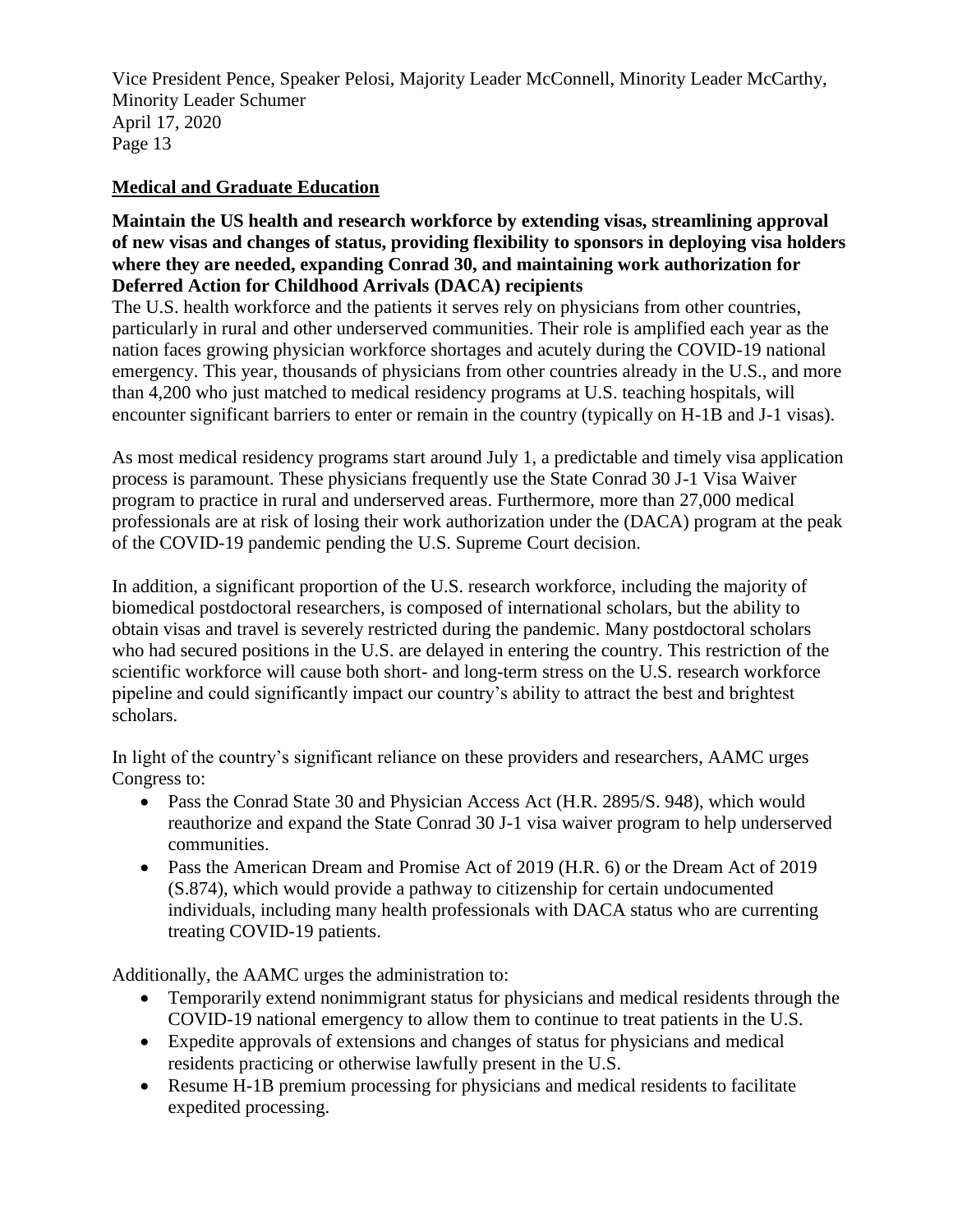• Temporarily allow physicians and medical residents (including those on J-1 and H-1B) visas, such as participants in the Conrad 30 program) to be redeployed to additional locations, as needed, to respond the COVID-19 pandemic.

## **Invest in health professions students and provide tax relief to students, medical schools, and hospitals**

The AAMC appreciates that Congress designated \$12.6 billion for institutions of higher education in the CARES Act's Education Stabilization Fund, recognizing the financial impact the coronavirus pandemic has levied on colleges and universities. However, independent health professions schools are underrepresented in the current formula since their student bodies primarily consist of graduate and professional students who are not eligible for Pell Grants. As a result, these institutions will receive disproportionately less funding to help their students during the pandemic. The AAMC urges Congress to increase the Education Stabilization Fund and adjust the formula to help the next generation of providers who will respond to future public health crises. Furthermore, AAMC supports loan forgiveness for health professionals in high-need areas during the COVID-19 pandemic and to prepare the workforce to respond to future threats, particularly in underserved areas and specialties.

To help alleviate the financial burden on students and families currently in distress, the AAMC urges Congress to suspend the taxation of grant aid used on non-tuition expenses like room and board as a form of unearned income. Suspending the taxability of scholarship and grant aid would permit low- and middle-income students to retain more of this aid, including any student aid provided under the COVID-19 supplemental packages.

As academic medical centers are facing significant revenue losses, AAMC urges Congress to repeal the excise tax on investment income of private colleges and universities, known as the "endowment tax." This will free up vital resources for institutions to assist student and family needs during this time, as well as to continue necessary operations to keep training future physicians.

Finally, the Families First Coronavirus Response Act (P.L. 116-127) expanded paid sick leave and paid family and medical leave for many employers, including many private and all public employers. To help employers pay for these leave provisions, Congress created a refundable tax credit, which pubic institutions are not eligible to receive.

To support health professions schools and the graduate and professional students who will be on the front lines of future pandemics, the AAMC urges Congress to:

- Increase investments in the Education Stabilization Fund and adjust the formula to support the next generation of providers.
- Suspend the taxation of grant aid used on non-tuition expenses like room and board as a form of unearned income.
- Repeal the excise tax on investment income of private colleges and universities.